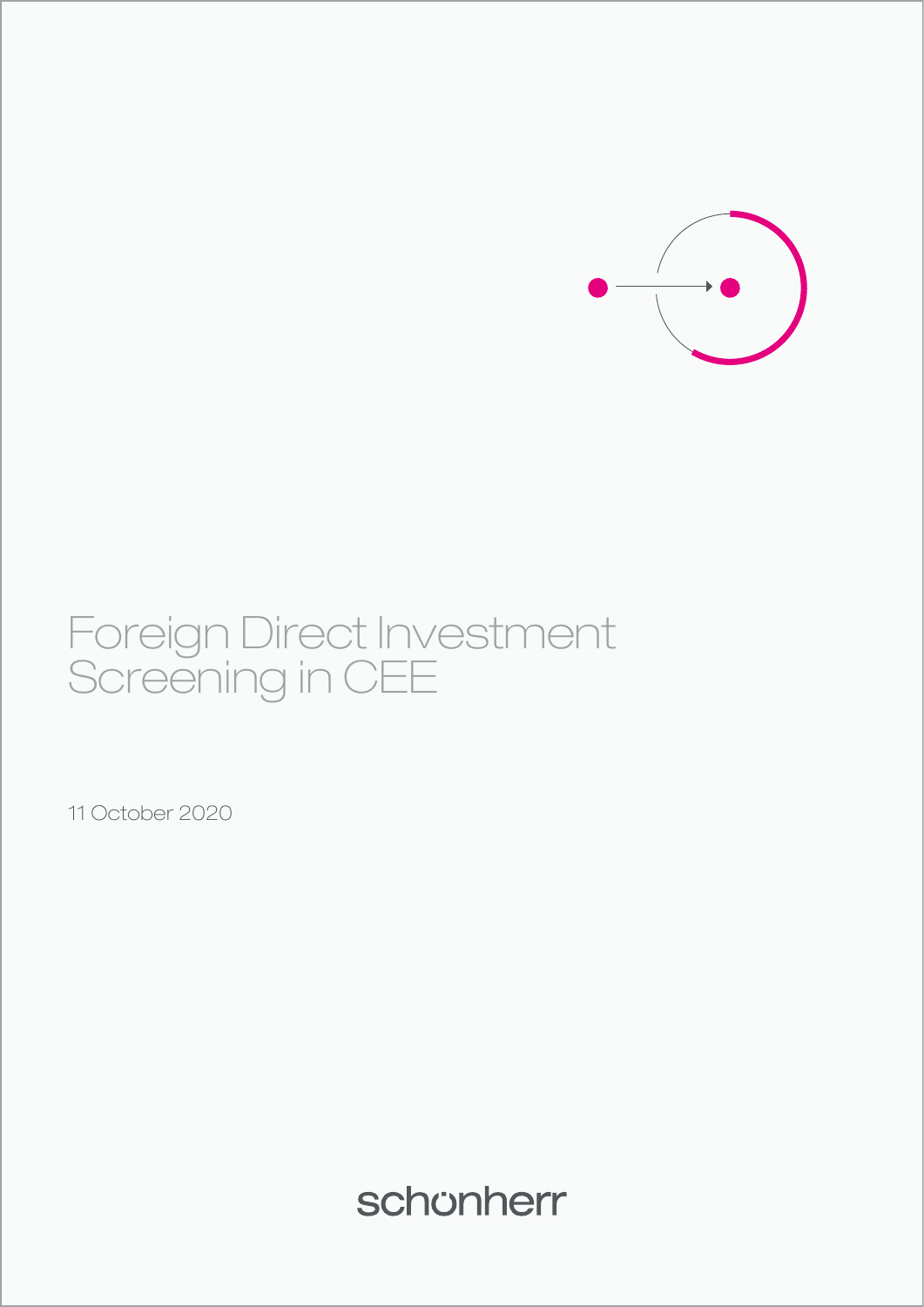FDI screening was for a long time a blank spot on the regulatory landscape for most countries in Central Eastern Europe (CEE). Unlike Western European Member States, relatively few countries in Central Eastern Europe had instruments to vet foreign investments and those that did exist often were of little practical consequence.

Due to the economic shock of COVID-19, the European Commission (EC) has highlighted the increased potential risk to strategic industries in the European Union in its Communication of 13 March 2020. It urged Member States "to be vigilant and use tools available to avoid that the current crisis leads to a loss of critical assets and technology" as a result of buyouts from foreign (i.e. non-EU/non-EEA) investors.

Subsequently and ahead of the application of the EU FDI Screening Regulation, the EC specifically addressed the increased risk of attempts by foreign investors to acquire healthcare capacities. In light of this, the EC encouraged Member States to (i) make full use of their existing FDI screening mechanisms or, where these are unavailable or inadequate, (ii) set up a full-fledged screening mechanism.

Now that the EU FDI Screening Regulation must be transposed into national law, national legislators in Central Eastern Europe have heard the wake up call. Member States across CEE have recently tightened or enacted new measures or initiated legislative processes to do so. These measures are largely shaped by the EU FDI Screening Regulation. Going forward, many foreign investments in critical sectors will have to undergo a vetting process.

This booklet provides an up-to-date overview of the currently existing FDI regimes in CEE. Following the trend to tighten / set up FDI screening mechanisms, it will also keep pace with ongoing developments in jurisdictions where new rules are in the pipeline (Austria, Croatia, Czech Republic, Poland and Romania) and therefore be continuously updated.



We invite you to visit our *[website](https://knowledge.schoenherr.eu/pg/foreign-direct-investment-screening/).*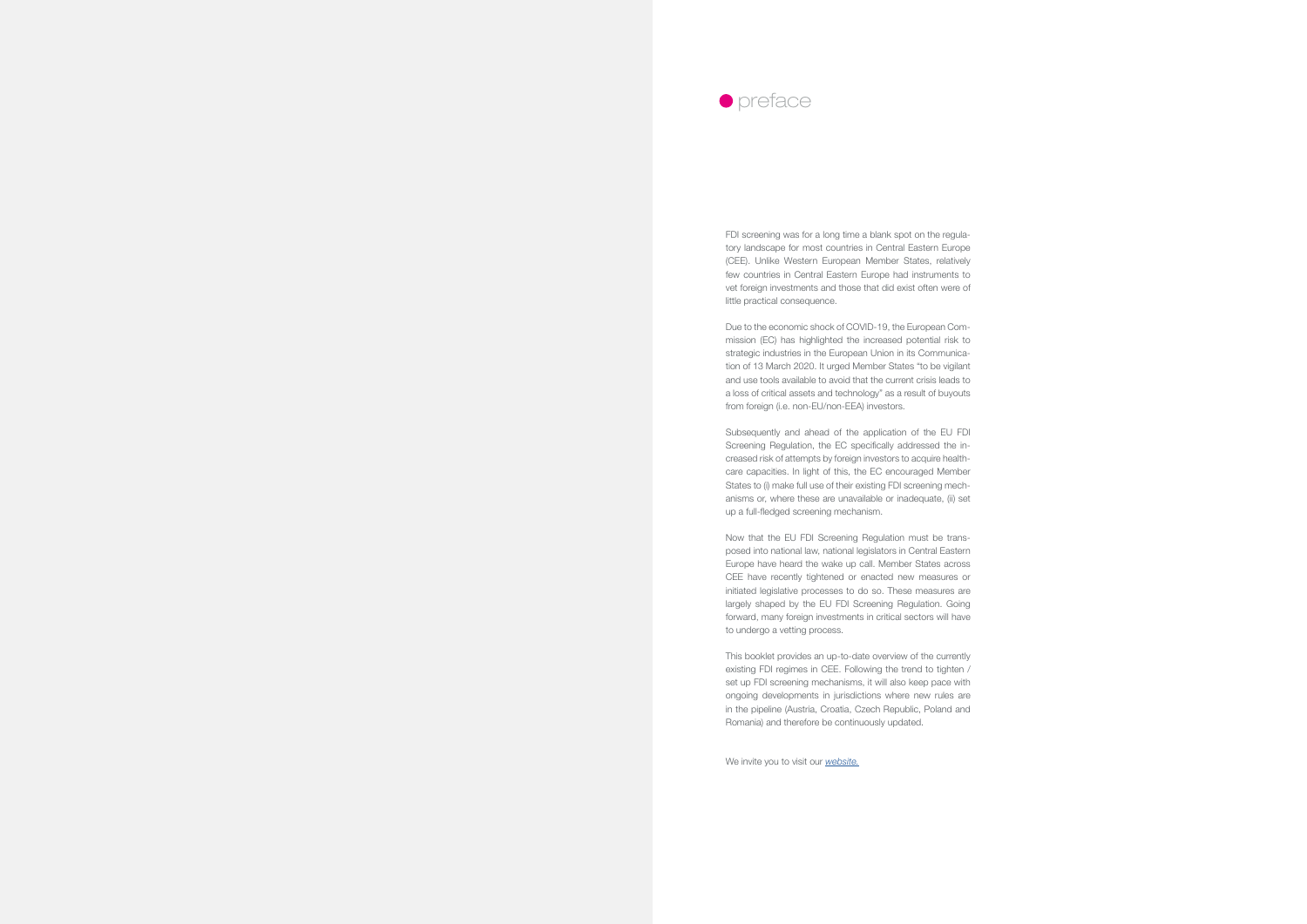11



# country chapters

| austria  |    |
|----------|----|
| croatia  | 6  |
| hungary  | 7  |
| poland   | 8  |
| romania  | 9  |
| slovenia | 10 |

contacts



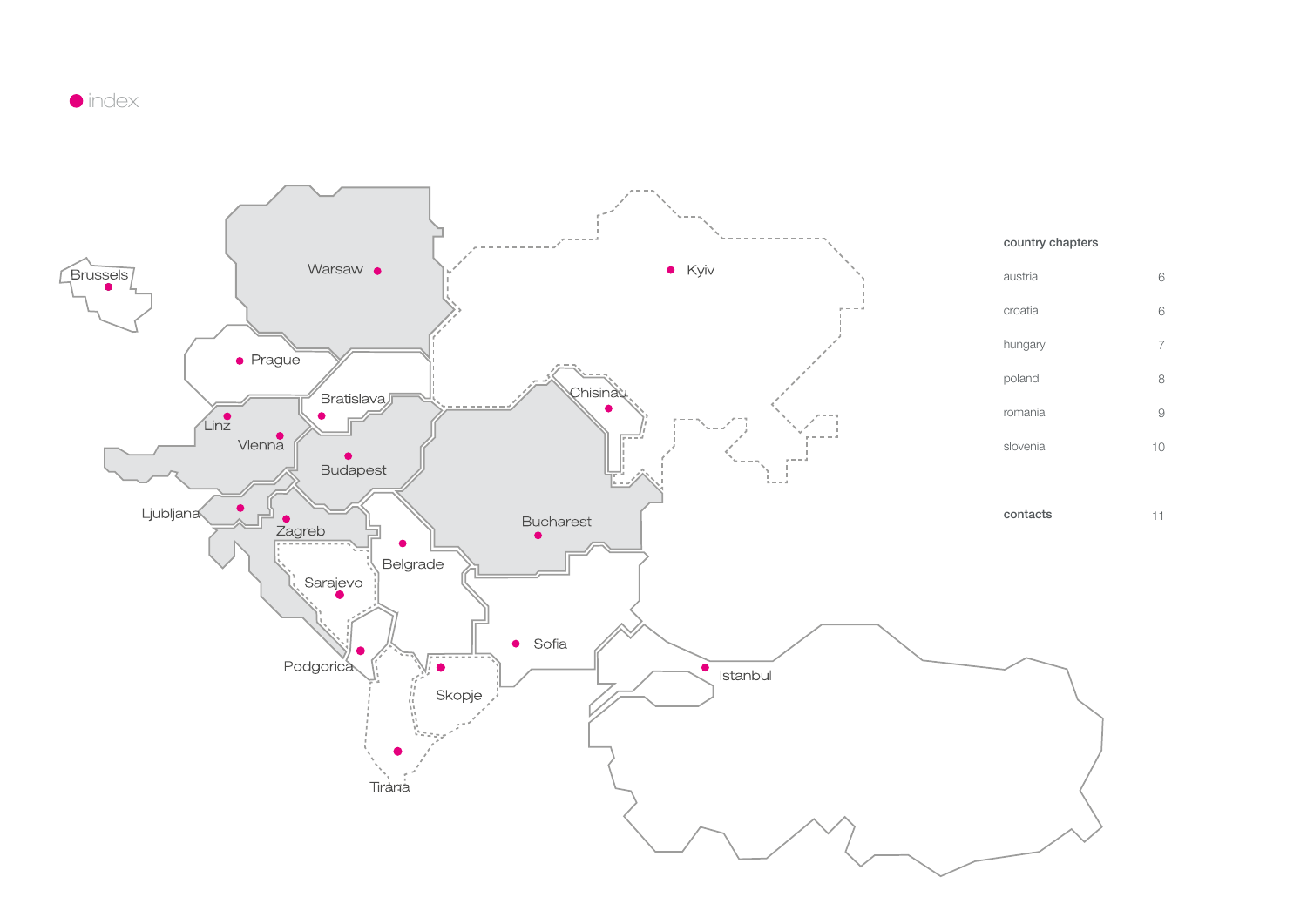

#### Legal basis

Investment Control Act ("ICA"), OJ, I No 87/2020, 24 July 2020. EU FDI Screening Regulation (Regulation (EU) 2019/452), OJ L 79I, 21 March 2019. The ICA has entered into force in July 2020. The cooperation mechanism set out in the ICA is applicable since 11 October 2020 *[\(Austrian Parliament adopts new FDI](https://www.schoenherr.eu/publications/publication-detail/austrian-parliament-adopts-new-fdi-screening-act/) [screening act\).](https://www.schoenherr.eu/publications/publication-detail/austrian-parliament-adopts-new-fdi-screening-act/)*

#### Filing requirement

The notification obligation is triggered if:

- a foreign investor, i.e. non-EU, non-EEA, non-Swiss individual/entity, intends to carry out an investment (directly/indirectly) in an Austrian undertaking. This includes

- the acquisition of shares reaching/ exceeding 10%\*), 25% and 50% (voting rights);

- the acquisition of control; and

- the acquisition of essential/all assets of an undertaking (asset deals)

- the undertaking is active in a sector listed in an Annex to the ICA, and

- the undertaking is Austrian, i.e. has its seat or its central administration in Austria (local nexus).

No approval is required for an investment in an undertaking with i) fewer than 10 employees and ii) an annual turnover or balance sheet total of less than EUR 2 million (start-up exception).

- The 10% threshold applies for investments in particular high-sensitive sectors (see below). For investments in other sensitive sectors the triggering threshold is at 25% and 50% (voting rights).

#### Relevant sectors

The ICA applies to an investment in an undertaking which is active in a sector listed in the Annex. Part I of the Annex lists the following, particularly sensitive areas, for which the 10 % threshold applies. The list is exhaustive:

(i) defence equipment / defence technology;

(ii) critical energy infrastructure;

(iii) critical digital infrastructure (in particular 5G infrastructure); (iv) water;

(v) systems that enable data sovereignty of the Republic of Austria; and

(vi) research and development in the fields of pharmaceuticals, vaccines, medical devices and personal protective equipment (until 31 December 2022).

Part II of the Annex lists other areas which are critical for public security and/or order and for which the 25 % threshold applies. These, include (other than the above-mentioned) investments in the following non-exhaustive areas:

(i) critical infrastructure such as the sectors of energy, informa-

tion technology, transport, health, food, telecommunications, etc.; (ii) critical technologies and dual use items as defined in Regulation (EC) No 428/2009; included are in particular artificial intelligence, robotics, cyber security, quantum and nuclear technology, nano and biotechnology, etc;

(iii) supply of critical resources, including energy or raw materials, as well as food security, medicines, vaccines, medical devices and personal protective equipment, etc;

(iv) access to sensitive information, including personal data, or the ability to control such information; and

(v) the freedom and pluralism of the media.

### Process and timetable

Filing deadline: No screening mechanism in place. Responsibility for filing: No screening mechanism in place. Sanctions: n/a

Length of the proceedings: n/a

Competent authority: Federal Ministry for Digital and Economic Affairs

Mandatory filing requirement: Yes

Filing deadline: A relevant agreement needs to be reported immediately after signing of the contract / announcement of the intention of a public offer.

Responsibility for filing: While the notification obligation rests primarily with the foreign investor and its management (i.e. the acquirer), the ICA foresees a subsidiary reporting obligation for the target company. In addition, the relevant Authority can assume jurisdiction ex officio, if it becomes aware of a transaction subject to approval that has not been notified.

Switzerland and EEA, and to (ii) any subsidiary of such an investor if the subsidiary is established in the EU, Switzerland or an EEA member state and the investor holds a majority of the vote rights in the subsidiary or has a decisive influence in the subsidiary. The foreign investor must obtain the prior approval of the Ministry of Interior if it intends to:

Sanctions: Implementation ahead of local regulatory clearance is subject to criminal sanctions and/or administrative fines. Length of the proceedings:

Phase 1: 1 month after a 35-day period within which the EU Commission and/or Member States can comment on the transaction (under the EU FDI Screening Regulation). Phase 2: 2 months.



#### Legal basis

All transactions that result in a foreign investor acquiring more than a 25% interest in a Hungarian Company are subject to foreign investment control. Moreover, prior approval is required when a foreign investor acquires an interest of less than 25% but this acquisition results in more than a 25% interest in the respective Hungarian Company being held by (several) foreign investors.

Regulation on the implementation of EU FDI Screening Regulation (Regulation (EU) 2019/452), OJ L 79I, 21 March 2019 ("Implementing Regulation"). The Implementing Regulation entered into force on 2 October 2020.

#### Filing requirement

Although there is no FDI filing requirement, the Implementation Regulation establishes the National Contact Point (Nacionalna kontaktna točka) and the Interdepartmental Commission (Međuresorno povjerenstvo) which will act as a competent authority for the coordination mechanism under the EU FDI Screening Regulation. The regulation does not foresee a (mandatory) screening instrument.

The National Contact Point will be vested with the power to request information from a foreign investor making an investment

in the Republic of Croatia or an undertaking located in the Republic of Croatia in which an FDI is planned to be made. The foreign investor or Croatian undertaking must submit the requested information to the National Contact Point within 7 days of receiving the request.

The main task of the Interdepartmental Commission is to coordinate interdepartmental cooperation and efficient flow of information between state and public administration bodies involved in the implementation of EU FDI Screening Regulation and to provide expert assistance to the National Contact Point on all issues related to EU FDI Screening Regulation, in particular through the preparation of proposals, opinions and expert explanations.

In addition to the above, there is a reporting duty to inform the Croatian National Bank of the investment within 30 days from the end of the month in which the investment was made (for statistical purposes).

#### Process and timetable

Competent authority: National Contact Point and Interdepartmental Commission.

Mandatory filing requirement: No screening mechanism in place.



#### Legal basis

#### 1. Approval of the Ministry of Interior

Act No. LVII of 2018 on the Control of Investments Detrimental to the Interests of Hungarian National Security (the "Act"). Government Decree No. 246/2018 (XII. 17.) on the execution of Act No. LVII of 2018 ("Decree 246/2018"). Hereinafter referred to as "MI FDI Screening".

#### 2. Approval of the Ministry of National Economy

Government Decree No. 227/2020. (V. 25.) on measures regarding the protection of Hungarian companies during the epidemic effective until 31 December 2020 ("Decree 227/2020"). See: *[New foreign investments screening rules in Hungary](https://www.schoenherr.eu/publications/publication-detail/new-foreign-investments-screening-rules-in-hungary/)*

Hereinafter referred to as "MNE FDI Screening".

EU FDI Screening Regulation (Regulation (EU) 2019/452), OJ

L 79I, 21 March 2019.

#### Filing requirement

#### 1. MI FDI Screening

MI FDI Screening applies to (i) investors from outside the EU,

- directly or indirectly acquire more than a 25% interest (in the case of a publicly listed company, a 10% interest) in an existing or yet to be established company with its registered seat in Hungary, provided that this company pursues activities that are deemed sensitive for national security ("Hungarian Company"); - acquire decisive influence in a Hungarian Company;

- establish a branch office in Hungary; or

- acquire a right to operate or use sensitive infrastructure or assets in Hungary.

#### 2. MNE FDI Screening

Under Decree 227/2020, investments by foreign investors acquiring an interest exceeding (i) 10% and a value of HUF 350m (approx. EUR 1m), (ii) 15%, 20% or 50% irrespective of its value, or (iii) 25% if acquired by more than one foreign investor, require the approval of the Ministry. The foreign investor must notify the Ministry if it intends to acquire the right to use or operate infrastructure necessary for pursuing activities in strategic sectors (including using such strategic infrastructure as collateral).

A "foreign investor" is (a) a company or organisation domiciled in, or a citizen of, a state outside of the EU, the EEA or Switzerland, or (b) a company or organisation whose majority owner is domiciled in, or a citizen of, a state outside of the EU, the EEA or Switzerland. However, certain acquisitions of a majority interest require the Ministry's approval if the foreign investor is a company or other organisation domiciled in the EU, the EEA or Switzerland.

Decree 227/2020 applies to investments in companies that have their seat in Hungary and:

a) are a limited liability or private limited or public (listed) company; and

b) operate in specified "strategic" sectors.

#### Relevant sectors

#### 1. MI FDI Screening

The Act contains a complex system regarding the sectors and activities which are under scrutiny. These activities in the specific sectors include activities that:

1) are traditionally considered sensitive, e.g. manufacturing of arms, dual-use items and secret service equipment;

2) all under the Hungarian Gas Act and Water Supply Act, Elec-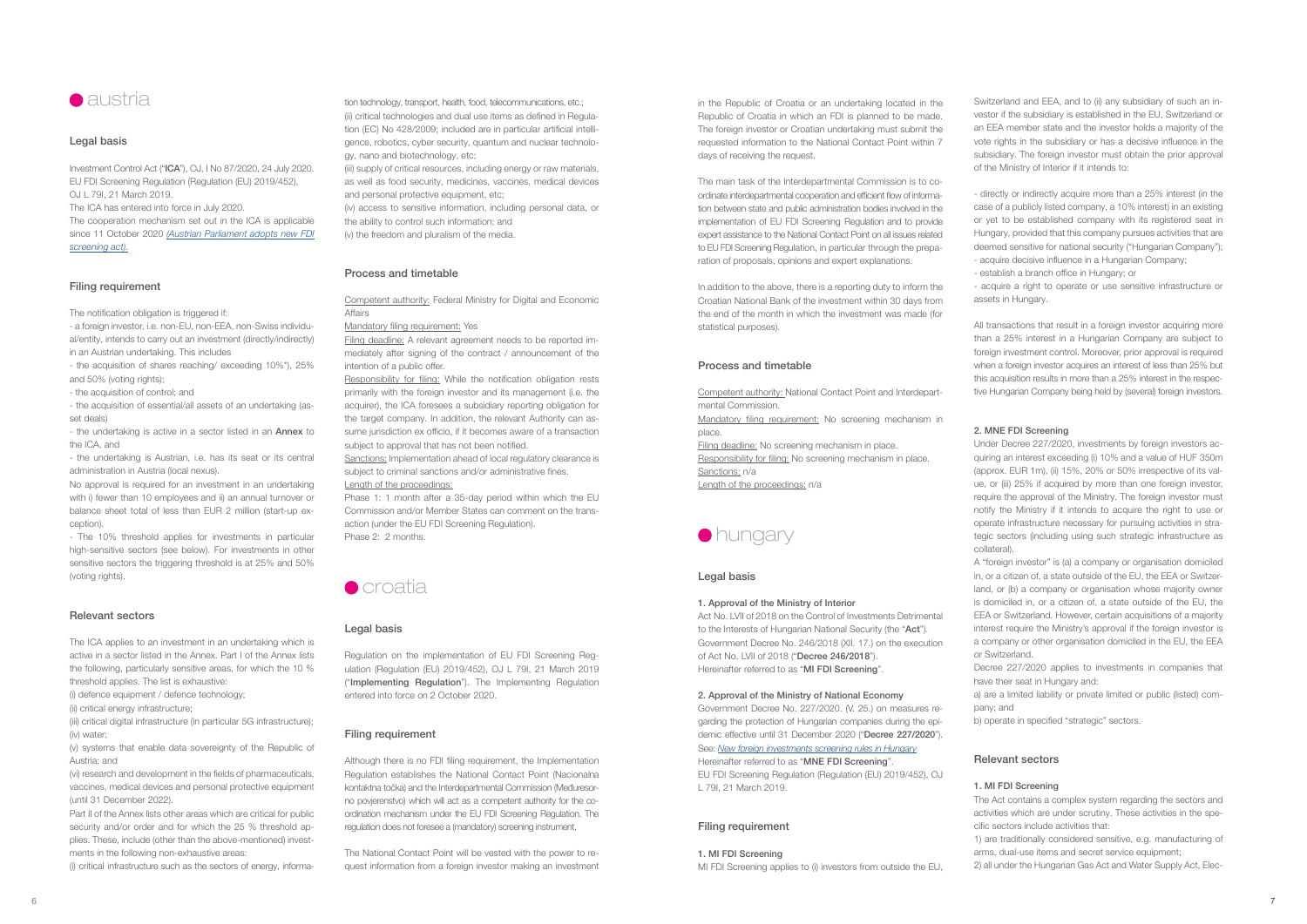FDI 2: Phase 1: 30 business days. Phase 2: 120 calendar days.



### Legal basis

Competition Law No. 21/1996; Regulation on Economic Con centrations, as approved by Order of the Romanian Com petition Council Chairman No. 431/2017; National Defence Council Decision No. 73/2012.

EU FDI Screening Regulation (Regulation (EU) 2019/452), OJ L 79I, 21 March 2019.

The Romanian Competition Council has published a draft law aimed to tighten the FDI-screening (as reported in *[EU FDI Screening Regulation enters into force](https://www.schoenherr.eu/publications/publication-detail/romania-plans-to-tighten-its-foreign-investment-screening-rules/)* ). Public con sultation Is still ongoing at this date.

### Filing requirement

An information letter must be provided to the National Defence Council (via the Romanian Competition Council) to the extent: - the economic concentration (which involves a change of control) occurs in the relevant sectors mentioned below; and - the turnover thresholds required for a merger control filing (i.e. aggregate worldwide turnover of EUR 10m and Romanian turnover of EUR 4m for the involved parties) are not fulfilled.

The "foreign investment" clearance concept as such is not regulated under Romanian law. The wording of the law reg ulating the information of the National Defence Council does not differentiate between national / foreign investors.

#### Relevant sectors

The economic concentration must take place in one of the following domains (deemed of strategic importance for national security):

- a) security of citizens and communities;
- b) border security;
- c) energy security;
- d) transport security;
- e) supply of vital resources security;
- f) critical infrastructure security;
- g) security of IT and communication systems;
- h) security of financial, tax, banking and insurance activities;
- i) security of weapons, munitions, explosives, toxic substanc-
- es manufacturing and circulation;
- i) industrial security:
- k) protection against disasters;
- l) protection of agriculture and environment;
- m) protection of state funded companies or of their manage -
- ment during privatisation.

Responsibility for filing: The foreign investor and its management (as the acquirer) are responsible for obtaining the nec essary approval.

tricity Act, Credit Institutions Act and the Electronic Communi cations Services Act; and

Sanctions: Implementation ahead of local regulatory clearance is subject to (i) criminal sanctions; (ii) fines under Decree 246/2018; and if the Ministry of Interior prohibits the transac tion (iii) invalidity of the underlying agreement(s) and corpo rate actions (e.g. shareholders' resolution); and (iv) the foreign investor must sell its shares or eliminate its influence in the Hungarian Company or the Hungarian Company must modify its activity within three months or the foreign investor must close its branch.

3) involve the creation, development or operation of communication systems of the Hungarian State and Hungarian municipalities.

#### 2. MNE FDI Screening

Filing deadline: The request for the approval must be made within 10 days from the execution of the underlying agreement. Responsibility for filing: The foreign investor and its management (as the acquirer) are responsible for obtaining the nec essary approval.

Standstill requirement: Yes

Sanctions: Implementation ahead of local regulatory clearance is subject to (i) criminal sanctions; (ii) fines under Decree 227/2020; and if the Ministry of National Economy prohibits the transaction (iii) invalidity of the underlying agreement(s) and corporate actions (e.g. shareholders' resolution). Length of the proceedings:

Act of 24 July 2015, on Control of Certain Investments (the "Act", OJ 2020, item 117) as amended by so called Anti-Crisis Shield Act 4.0 (OJ 2020, item 1086).

"Strategic" sectors such as manufacturing of medicines, medical devices or other chemicals, fuel production, telecom munications, retail and wholesale (including motors and cars), manufacturing of electronical devices, machinery, steel and vehicles, defence industry (e.g. manufacturing and trade of arms and ammunition as well as technologies used for military purposes), power generation and distribution, services con nected to the state of emergency, financial services (including insurance, brokering and other services), processing of food (including meat, milk, grains, tobacco, fruits and vegetables), agriculture, transport and storage, construction (including the production of building materials), healthcare, tourism (hospitality and cafeteria services), and others (e.g. constructing a dam).

#### Process and timetable

#### 1. MI FDI Screening

Competent authority: Ministry of Interior Mandatory filing requirement: Yes

> -intends to carry out an investment (i.e. acquisition of an undertaking or its organisational part, acquisition of shares in an undertaking or acquisition of control over an undertaking) - in an undertaking with a registered seat in Poland that achieved domestic revenues exceeding EUR 10m in any of last two years and is covered by FDI 2.

Filing deadline: The foreign investor must file its request for approval within 10 days from: (i) the date of execution of the underlying agreement, preliminary agreement, or undertaking; or (ii) the date of registration of activity change by the respec tive commercial registry.

#### Standstill requirement: Yes

- develop or modify software for specific sensitive use, such as for instance: to control power plants, networks or operate facilities or systems for the supply of utilities, to operate equipment or systems used for voice and data transmission or for storage and processing, to operate or manage facilities or systems used for cash supply, card payments, convention al transactions, securities settlement and derivative transac tions, to provide insurance services, or to operate transport systems or facilities ; or

#### Length of the proceedings:

60 days, which may be extended by an additional 60 days.

#### 2. MNE FDI Screening

Competent authority: Ministry of National Economy Mandatory filing requirement: Yes

Responsibility for filing: The investor (as the acquirer) is responsible for obtaining the necessary approval. In certain cas es the protected undertaking is obliged to submit the notifica tion (e.g. if the acquisition of significant participation is a result of redemption of shares of the protected entity, demerger or amendments to the agreement or statutes of the protected entity with respect to the preference of shares) (for both FDI 1 and FDI 2).

Sanctions: Implementation ahead of local regulatory clearance is subject to criminal sanctions: a fine of up to PLN 100m (approx. EUR 24m) and / or imprisonment of six months to five years - for FDI 1 For FDI 2 respective sanctions are a fine of up to PLN 50m (approx. EUR 12m) or imprisonment of six months to five years.

45 days, which may be extended once by an additional 15 days.



#### Legal basis

The Act provides for two separate sets of rules related to dif ferent investors, with other companies / sectors protected, different competent authorities, separate procedural rules and fines. Both sets of rules are presented below as "FDI 1" and "FDI 2".

#### Filing requirement

#### FDI 1:

The notification obligation is triggered if:

- an investor (regardless of its nationality or place of registered seat) - intends to carry out an investment (i.e. acquisition of an undertaking or its organisational part, acquisition of shares in an undertaking or acquisition of control over an undertaking)

- in an undertaking which is active in a sector affecting the public security and/or public order of Poland.

The FDI 1 covers the acquisition of a "significant participa tion", which is defined as a shareholding conferring at least 20%, 25% or 33% of the voting rights in the target entity.

#### FDI 2:

The notification obligation is triggered if:

- a foreign investor (non-EU, non-EEA, non-OECD individual / entity)

Under FDI 2 a minority shareholding which does not confer control can be subject to investment screening, though acqui sitions of a shareholding below 20% are exempted.

#### Relevant sectors

#### FDI 1:

The Act can be applied to companies operating in 15 strategic sectors of the Polish economy, for instance:

- power generation and distribution;
- gasoline and diesel production, transport and storage;
- production of chemicals and fertilisers;
- telecommunications;

- manufacture and trade of arms, ammunition and military technologies, etc.

A list of companies active in strategic sectors covered by the regulation is published by the Council of Ministers and cur rently includes nine companies.

#### FDI 2:

FDI 2 applies to targets which:

- are public (listed) companies; or

- own assets defined as critical infrastructure under Polish law; or

- operate in selected sensitive sectors such as, for instance: telecommunications, power generation and distribution, fuel production, transport and storage, production of chemicals, manufacturing of medicines or medical devices, processing of meat, milk, grains, fruits and vegetables, manufacturing and trade of arms and ammunition as well as technologies used for military purposes, etc.

#### Process and timetable

Competent authority: Ministry of State Treasury, Ministry of Defence or Ministry of Maritime Economy (depending on the sector in which the protected undertaking operates) for FDI 1 and the President of the Office for Competition and Consumer protection for FDI 2.

Mandatory filing requirement: Yes (for both FDI 1 and FDI 2) Filing deadline: A relevant agreement needs to be reported prior to the signing of a contract / publication of a public offer to the relevant authority (for both FDI 1 and FDI 2).

Length of the proceedings: 90 days (FDI 1).